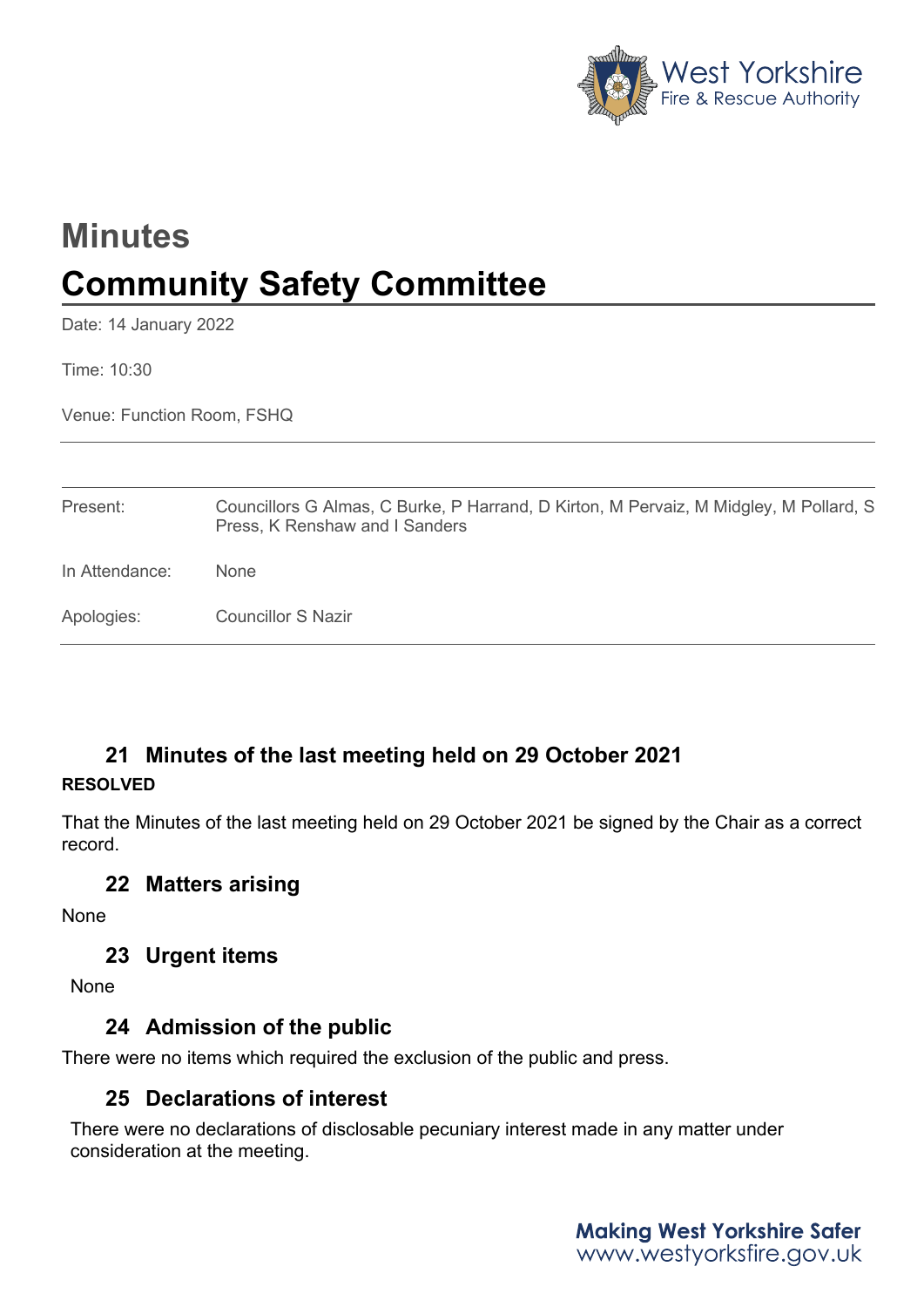# **26 Service Delivery "Spotlight on" case studies**

Members considered a report of the Director of Service Delivery which provided examples and updates on the following areas of work which were being undertaken to meet the needs of the communities of West Yorkshire in the delivery of prevention, protection and response activity;

- Leeds Fire Safety Education in Action
- Kirklees Safety Rangers
- Calderdale Community Wardens
- Get Started with Emergency Response
- Bradford Silsden Community Garden
- Wakefield Days of Action

Members noted the reports and received them positively. The Chair gave thanks to the District Managers for their hard work and thanked them for attending today's meeting. Further information was provided in respect engagement with primary schools and linking to their curriculums.

#### **RESOLVED**

That the report be noted.

## **27 Performance against PMI targets**

Members received a report of the Director of Service Delivery which advised of performance against the 2021 – 22 performance outcome targets and focussed specifically on performance between 1 April and 1 December 2021. An updated report was provided to members in the meeting giving figures up to and including 14<sup>th</sup> January 2022. These figures provided an exceptionally pleasing picture with all targets being met, with the exception of malicious false alarms. Further clarification in respect of this was given.

Members raised the following specific issues;

- Article 31 of the Prohibition Notice
- Scrutiny and Review Procedures
- Comms on the excellent figures

#### **RESOLVED**

That the report be noted.

# **28 Performance Targets for 2022-23**

Members received a report from the Director of Service Delivery which advised of the Performance Management (PMI) targets for 2022 / 23. Performance against these targets will be monitored and reported to the Community Safety Committee quarterly and at fiscal year end.